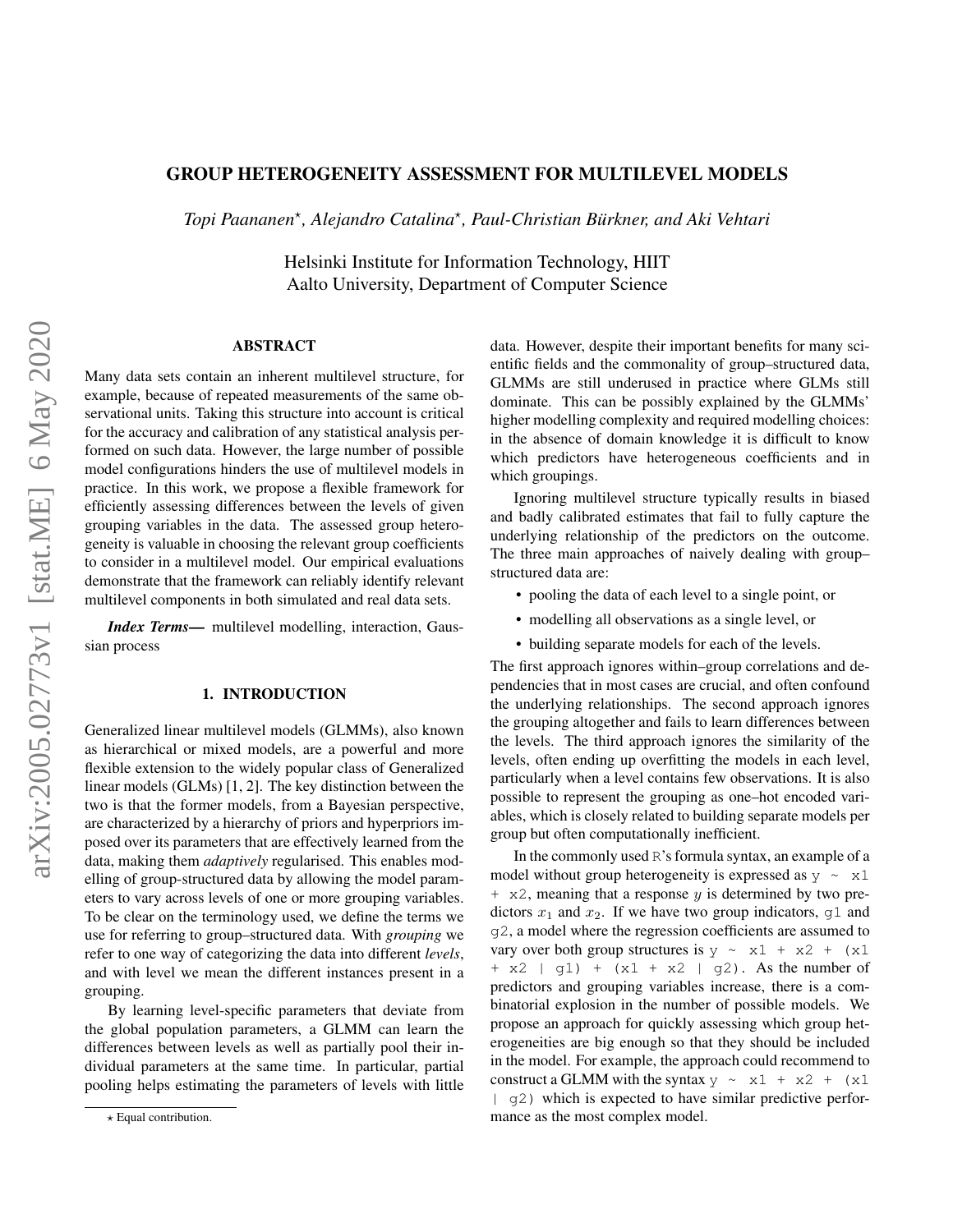In this paper, we aim to answer one of the most relevant questions for building a GLMM: which coefficients vary within groups, i.e. across different levels? To the best of our knowledge, there are no existing methods that help in answering this question in a robust and automatic manner. In this work, we address this issue by proposing a method to perform assessment of group heterogeneity directly based on the data. This approach avoids explicitly comparing different models, which can be time–consuming and prone to selection-induced bias [\[3,](#page-5-2) [4\]](#page-5-3). By looking specifically at group heterogeneity we aim at telling which coefficients are *different enough* across the levels of a grouping so that they should be taken into account as group coefficients on the target variable.

As the main contribution of this work, we propose a method to assess group heterogeneity by interpreting the strength of the interaction between numerical predictors and categorical dummy variables as an indicator of group heterogeneity. We measure this interaction similarly as the interaction of two numerical predictors, meaning that the joint relationship of two variables with the outcome is different than the sum of their separate relationships. To perform this with dummy variables, we utilize the smooth predictions given by a Gaussian process model, and the KL-diff<sup>2</sup> interaction ranking method [\[5\]](#page-5-4). We perform extensive experiments showing how the method works in both simulations and real–world data.

The remainder of this article is structured as follows. In Section [2](#page-1-0) we discuss previous work addressing similar questions. In Section [3](#page-1-1) we describe our proposed approach for assessing group heterogeneity. In Section [4](#page-2-0) we present both simulations and real world data experiments showing how the method performs in different cases. Finally, in Section [5](#page-5-5) we summarize the contributions and impact of our work.

#### 2. PREVIOUS WORK

<span id="page-1-0"></span>We are not aware of any literature references discussing group heterogeneity assessment explicitly. Therefore, in this section we discuss methods that are related and, even though they were not designed for this, can be used for this purpose.

As discussed earlier, the interaction of a numerical predictor and a dummy variable can be interpreted as group heterogeneity if the used model can express these interactions. In this work, we build on top of the interaction assessment method KL-diff<sup>2</sup> [\[5\]](#page-5-4), which we discuss in Section [3.](#page-1-1) There are similar methods that find pairwise interactions based on the predictions of a model, like H-statistic, and partial dependence values [\[6,](#page-5-6) [7\]](#page-5-7). These methods have been compared to KL-diff<sup>2</sup> and shown to perform worse [\[5\]](#page-5-4).

Even though this is not a method to evaluate interactions per se, analysis of variance (ANOVA) tables can be used for the purpose of interaction assessment. However, the modeller first needs to build a full linear model considering already all pairwise interactions, which has a quadratic cost  $O(p^2)$ . Furthermore, in the case of evaluating group heterogeneity, the user needs to know beforehand which grouping factors and predictors to study, which may not be obvious in all cases. Because of this, the computational cost is often prohibitive and therefore cannot be regarded as a general method for evaluating interactions.

A recently proposed method finds an equivalent Gaussian process (GP) representation for a given (generalized) linear model to take advantage of the nice properties of the GP's kernel regarding scalability with respect to the number of predictors [\[8\]](#page-6-0). Then, after evaluating the interactions in GP space, they are brought back into the original linear model's space by undoing the transformation. However, it does not seem to be a general method for finding the equivalent kernel of any linear model. Therefore, the usefulness of this method largely depends on the problem and model at hand and thus renders it difficult to use as a general purpose solution.

#### <span id="page-1-1"></span>3. GROUP HETEROGENEITY ASSESSMENT

In this section, we briefly describe the KL-diff method, which uses a Gaussian process surrogate model to assess the strength of predictor variables and their interactions by differentiating through the Kullback-Leibler (KL) divergence of the model's predictive distribution [\[5\]](#page-5-4). The first subsection presents the methodology for assessing the relevance of individual predictors and pairwise interactions. The second subsection presents our proposal for applying these methods to assess group heterogeneity.

## 3.1. KL-diff for ranking predictors and interactions

After observing data  $\mathcal{D} = \{X, y\}$ , where  $X \in \mathbb{R}^{N \times D}$  represents the matrix of predictors and  $y \in \mathbb{R}^N$  the vector of responses, let us denote the posterior predictive distribution of a model M at some predictor value  $x^*$  as

$$
p(y^*):=p(y^*|\theta^*):=p(y^*|x^*,\mathcal{D},\mathcal{M}),
$$

where  $\theta^* = {\theta_1^*, \dots, \theta_{n_p}^*}$  is the vector of  $n_p$  parameters of the distribution that depends on  $x^*$ ,  $\mathcal{D}$ , and  $\mathcal{M}$ . We will refer to the posterior predictive distribution corresponding to  $x^*$ simply as  $p(y^*)$ .

KL-diff is a local predictive relevance measure for the predictors that takes into account both the mean prediction and its uncertainty through the posterior predictive distribution. This concept is formalized as the derivative of a dissimilarity measure, such as Kullback-Leibler divergence, between two predictive distributions with respect to a predictor. The method evaluates the derivatives of the KL divergence from the predictive distribution at point  $x^*$  to the predictive distribution at point  $x^{**}$  when both points coincide:  $x^* = x^{**}$ . At this point, the first derivative with respect to any predictor  $x_d^*$ is zero because the KL divergence has its global minimum of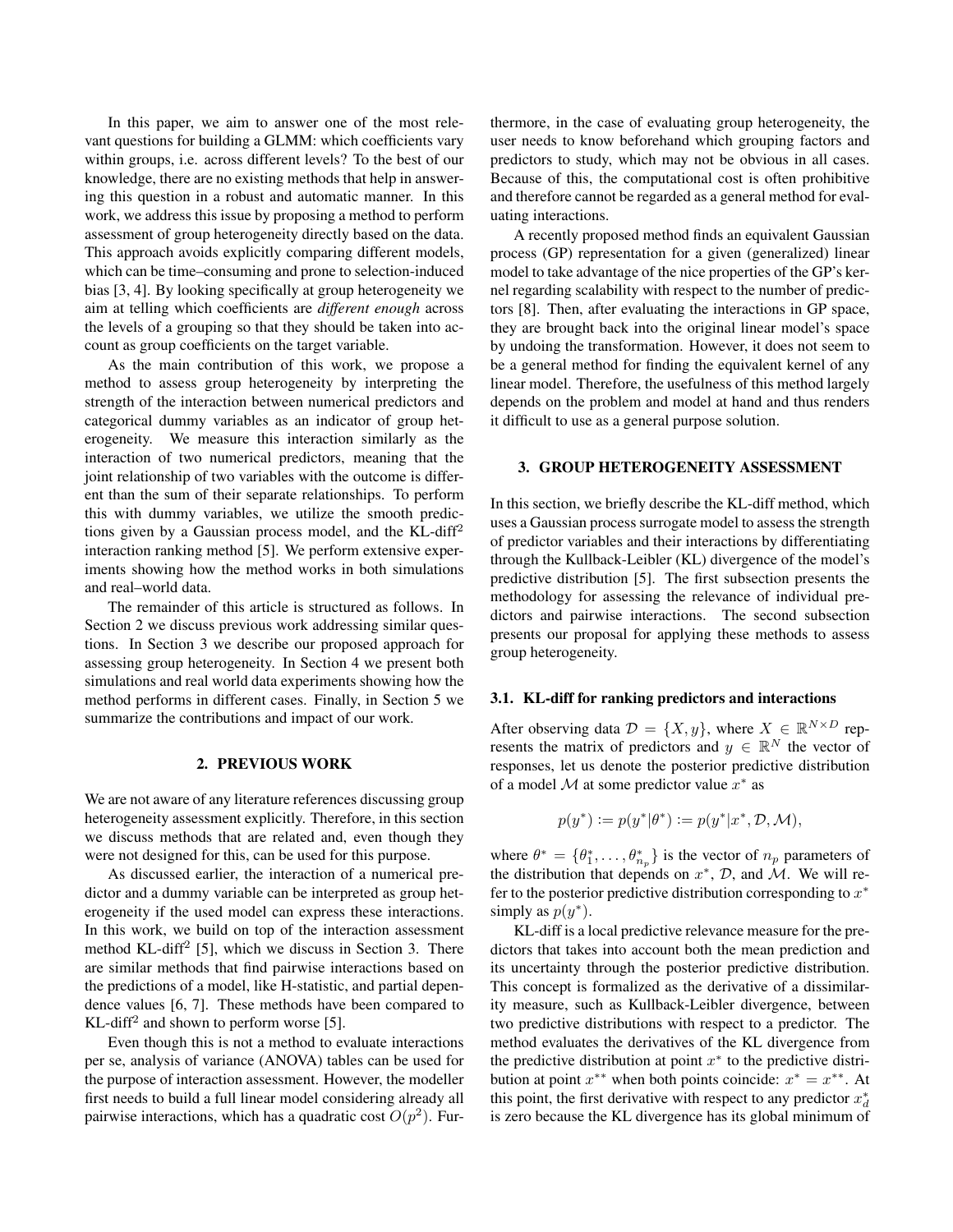0 when both distributions are identical. Therefore, the authors suggest to use the square root of the second derivative [\[5\]](#page-5-4).

Based on the predictive distribution that we defined earlier,  $p(y^*)$ , of a model M, the KL-diff relevance measure with respect to a single predictor variable  $x_d$  is defined as

$$
\begin{split} &\text{KL-diff}(x^*, x_d, \mathcal{M}) = \sqrt{\frac{\partial^2 \mathcal{D}_{\text{KL}}[p(y^*)] | p(y^{**})]}{(\partial x_d^{**})^2}} \bigg|_{x^{**}=x^*} \\ &= \sqrt{\sum_{k=1}^{n_p} \sum_{l=1}^{n_p} \frac{\partial^2 \mathcal{D}_{\text{KL}}[p(y^*)] | p(y^*)]}{\partial \theta_k^* \partial \theta_l^*} \frac{\partial \theta_k^*}{\partial x_d^*} \frac{\partial \theta_l^*}{\partial x_d^*}}, \end{split}
$$

where  $\mathcal{D}_{\text{KL}}[p(y^*)||p(y^{**})]$  refers to the KL divergence from  $p(y^*)$  to  $p(y^{**})$  and  $\{\theta_1^*, \dots, \theta_{n_p}^*\}$  are the parameters of  $p(y^*)$ . The KL-diff measures with respect to all predictors  $x_d$ averaged over the N training observations can be used as a ranking of their predictive relevance.

If we can use the partial derivatives of the mean prediction with respect to a predictor as a local measure of its relevance, it is natural then that the cross–derivatives of two predictors measures the strength of the joint interaction between both predictors [\[5\]](#page-5-4). By computing the cross–derivatives of the Kullback-Leibler divergence between the predictive distributions, an analogous measure of interaction strength is obtained. Following the same notation as in the previous section, the KL-diff<sup>2</sup> with respect to the predictors  $x_d$  and  $x_e$  is

KL-diff<sup>2</sup>(x<sup>\*</sup>, (x<sub>d</sub>, x<sub>e</sub>), M) = 
$$
\sqrt{\frac{\partial^4 \mathcal{D}_{KL}[p(y^*)||p(y^*)]}{(\partial x_d^*)^2(\partial x_e^*)^2}}
$$
  
\n $\approx \left[2\sum_{k=1}^{n_p}\sum_{l=1}^{n_p}\frac{\partial^2 \mathcal{D}_{KL}[p(y^*)||p(y^*)]}{\partial \theta_k^*\partial \theta_l^*} \frac{\partial^2 \theta_k^*}{\partial x_d^*\partial x_e^*} \frac{\partial^2 \theta_l^*}{\partial x_d^*\partial x_e^*}\right]^{\frac{1}{2}}.$ 

The KL-diff<sup>2</sup> values represent local measures of pairwise interaction strength of the predictors  $x_d$  and  $x_e$ .

#### <span id="page-2-1"></span>3.2. Interpreting interactions as group heterogeneity

Remember that our goal in this work is to identify and assess group heterogeneity in terms of how a given predictor coefficient varies across the levels of a grouping. The main task is then to identify the predictors whose coefficients have the largest variation between the different levels of one or more grouping factors. Let us now have some data  $\mathcal{D} = \{X, y\}$ with the coefficients of some of the predictors  $x_d$  in X varying according to some group structure. In the simplest setting, with a single grouping variable, we append a dummy vector  $g = \{g_1, \ldots, g_N\}$  to the data matrix X, where N is the number of observations, and where each of the entries  $g_i$  is an integer indicating the level to which the ith observation belongs. This formulation naturally generalizes to any number of grouping variables  $K$  and denoting individual dummy vectors as  $g_k = \{g_{k1}, \ldots, g_{kN}\}.$ 

With the added dummy vectors, a Gaussian process with a squared exponential covariance function can model complex interactions between the numerical and dummy variables if they are present in the data. Then, by applying  $KL$ -diff<sup>2</sup>, we can assess the interaction strength between all  $x_d$  predictor variables and all  $g_k$  dummy variables to identify potential group heterogeneity. We note that while it is not our main goal, we can also assess group heterogeneity in terms of varying intercepts between levels. This can be done by assessing the individual relevances of the dummy predictors using KLdiff.

The computational cost of running  $KL$ -diff<sup>2</sup> requires just computing the analytical derivatives of the KL divergence between the predictive distributions. For Gaussian process models with commonly used likelihoods for numerical, binary or count data, these derivatives can be computed in analytical form [\[5\]](#page-5-4). The method is thus readily applicable to evaluate group heterogeneity for most standard GLMMs.

The proposed methodology is not restricted to Gaussian process models, but they were chosen because of their several suitable properties. Firstly, they are able to represent a wide range of linear and nonlinear functions and model high– order interactions. Secondly, the smoothness properties of the prediction function can be guaranteed and controlled by the properties of the Gaussian process covariance function. Thirdly, Gaussian processes can be used in both regression and classification tasks, and provide well–calibrated predictive uncertainty estimates.

In the Gaussian process covariance function, the predictors are usually assumed to be real-valued. In Bayesian optimisation, it can be beneficial to modify the Gaussian process covariance function such that the learned prediction function is discontinuous for integer-valued variables [\[9\]](#page-6-1). However, in this work we specifically *want* to keep the prediction function continuous even for the integer-valued dummy variables. That way the model can learn a smooth prediction function that includes interactions between the numerical predictors and dummy variables arising from group heterogeneity.

#### 4. EXPERIMENTS

<span id="page-2-0"></span>In this section, we validate the group heterogeneity assessment method discussed in Section [3.2](#page-2-1) by performing both simulated and real data experiments. The focus of the experiments is on assessing the performance of the method in terms of correctly identified group coefficients. However, it is also important to study the false discovery rate, as it can impact the user's budget for model iterations. Given the lack of alternative methods for directly assessing group heterogeneity, and therefore of baselines as such, we will focus the discussion on the robustness of the method itself (e.g., by studying false versus true discovery rates). In Section [4.1.3](#page-4-0) we show that the method finds similar models as explicitly comparing model candidates using cross-validation.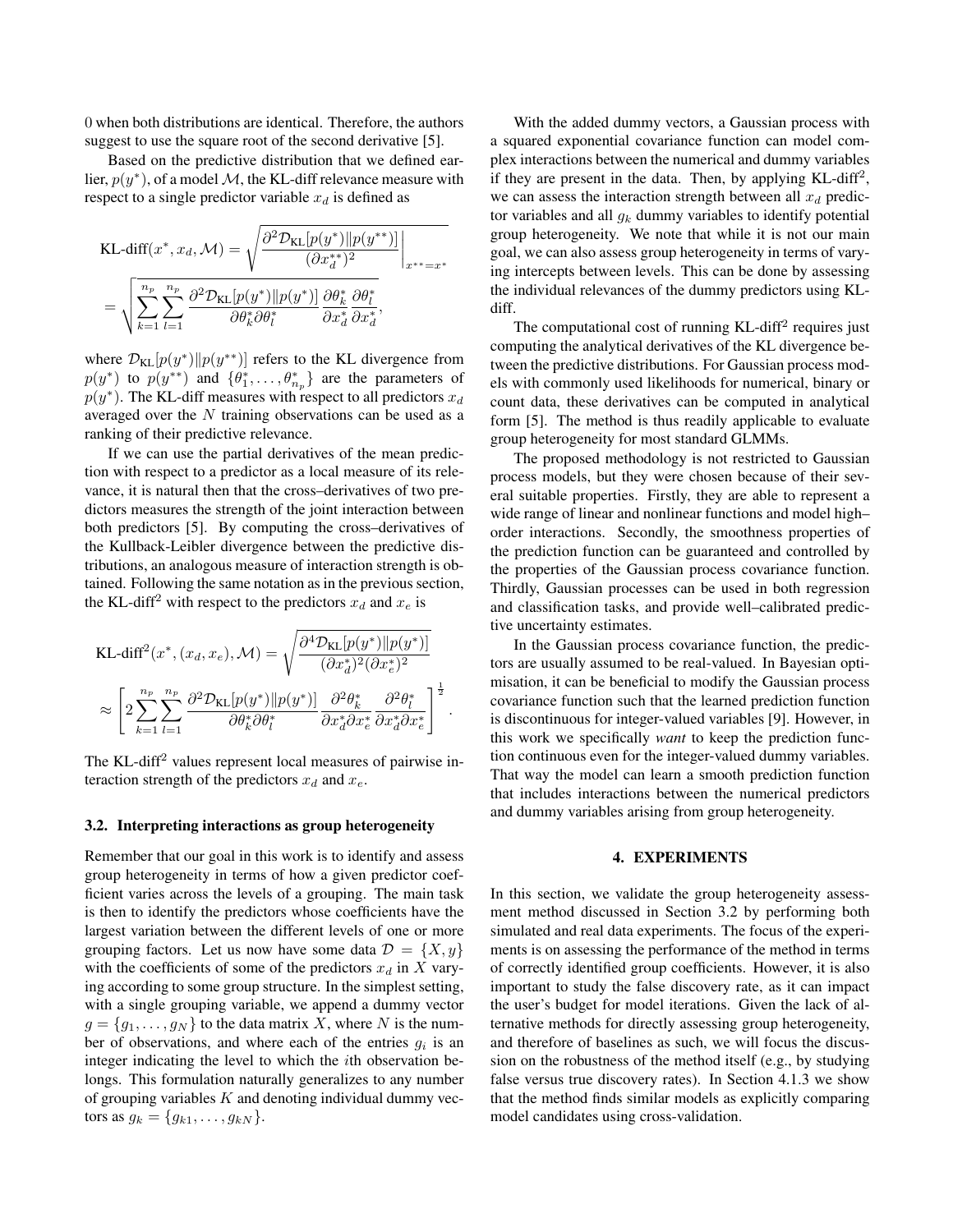In all examples, we use squared exponential covariance function in the Gaussian process surrogate model. For computational reasons, we optimize the hyperparameters of the surrogate model by maximizing the log marginal likelihood, which enables representing the predictive distribution of the Gaussian process in analytical form. Given the high sample complexity of exact inference in Gaussian processes, this is a commonly used approach that still gives sufficiently well calibrated predictive uncertainty estimates in many cases.

## 4.1. Simulated experiments

We perform extensive simulations for regression and binary classification data sets. For both cases we employ the same data generation process apart from transforming the target y. The predictors  $x_d \in X$  are normally and independently distributed with mean 0 and standard deviation 1. We sample the population coefficients  $b_d$  and intercept a from an uncorrelated multivariate normal distribution. Additionally, we apply a 0.4 sparsity factor, so we effectively set 40% of the coefficients to be exactly zero. Then, each data point is randomly assigned to a level for each group with equal probabilities for the levels. Like the population coefficients, we also sample the group coefficients from an uncorrelated multivariate Gaussian with group-specific parameters. The linear predictor is then generated as a sum of both population and group terms. The data generation process is summarized below:

$$
x_{id} \sim \text{Normal}(0, 1), d = 1, ..., D, i = 1, ..., N
$$
  
\n
$$
b_d \sim \text{Normal}(\mu_f, \sigma_f^2), \qquad a \sim \text{Normal}(\mu_{b,f}, \sigma_{b,f}^2)
$$
  
\n
$$
z_d \sim \text{Bernoulli}(p = 0.6)
$$
  
\n
$$
g_{ik} \sim \text{DiscreteUniform}(1, L), k = 1, ..., K
$$
  
\n
$$
b_{lkd} \sim \text{Normal}(\mu_{g_k}, \sigma_{g_k}^2), \qquad a_{lk} \sim \text{Normal}(\mu_{b,g_k}, \sigma_{b,g_k}^2)
$$
  
\n
$$
\mu_i = a + \sum_{d=1}^{D} z_d b_d x_{id} + \sum_{k=1}^{K} \sum_{l=1}^{L} \left[ a_{lk} + \sum_{d=1}^{D} z_d b_{lkd} x_{g_k = l, d} \right]
$$
  
\n
$$
y_i \sim \pi(f(\mu_i), \phi_i),
$$

where  $\pi$  is the family's distribution, f is an inverse-link function and  $\phi$  the family's specific dispersion parameter, N is the number of observations, D the number of numerical predictors in the data,  $K$  is the number of grouping variables, and  $L$ is the number of levels in each group.

For each family, we sample different parameters  $\mu_f, \sigma_f^2$ for the population coefficients and  $\mu_{g_k}, \sigma_{g_k}^2$  for the group coefficients, and  $\mu_{b,f}, \sigma_{b,f}^2$  for the population intercept and  $\mu_{b,g_k}, \sigma_{b,g_k}^2$  for the group intercepts. In Table [1,](#page-3-0) we show the chosen family-specific values for these parameters. They were chosen so that the non-zero coefficients are strong and therefore we mitigate the issues of identifying present but very small coefficients (with true values close to 0). For the Bernoulli family, we use the probit link function, and generate the data so that the classes are not clearly separable.

Table 1. Values for the family–specific parameters

<span id="page-3-0"></span>

| Parameter                                                                                                   | Gaussian | <b>Bernoulli</b> |
|-------------------------------------------------------------------------------------------------------------|----------|------------------|
|                                                                                                             | 5, 10    | 0, 2             |
|                                                                                                             | 0, 20    | 0, 4             |
|                                                                                                             | 0, 5     | 0, 3             |
| $\mu_f, \sigma^2_f \ \mu_{b,f}, \sigma^2_{b,f} \ \mu_{g_k}, \sigma^2_{g_k} \ \mu_{b,g_k}, \sigma^2_{b,g_k}$ | 0, 5     | 0.3              |

<span id="page-3-1"></span>Table 2. Varied simulation settings

| Factor                              | Values              |
|-------------------------------------|---------------------|
| $N$ : Number of observations        | 300                 |
| $D$ : Number of predictor variables | $\{5, 10, 15, 20\}$ |
| $K$ : Number of grouping factors    | $\{1, 2, 3\}$       |
| $L$ : Number of levels in a group   | 5                   |
| s: Sparsity                         | 0.4                 |
| $\mathcal{L}$ : Likelihood family   | Gaussian, Bernoulli |
|                                     |                     |

Within this simulation setting, we systematically varied and fully crossed several factors as shown in Table [2.](#page-3-1) Within each simulation condition, we repeat the experiments for 50 data realizations to account for randomness in the data generation process.

In order to select the relevant heterogeneous group coefficients using the proposed method, we have to apply a decision rule defining which of the returned interactions to choose. Given that KL-diff<sup>2</sup> returns a continuous measure indicating the strength of the interaction, we need to decide which of the returned indicators are strong enough to be chosen. In this work, we will select the top- $T$  interactions per grouping variable after sorting them, where  $T = |tD|$ , with  $t \in [0, 1] \in \mathbb{R}$ and  $D$  is the number of possible group coefficients. In practice, the threshold could be chosen with some selection criterion such as a cross-validation score. The selection criterion is left for future research.

## *4.1.1. Gaussian simulations*

Because the Gaussian observation model allows for exact inference under a Gaussian process prior, the predictive distribution has a closed form expression that we use to differentiate following the method described in Section [3.](#page-1-1)

In Figure [1,](#page-4-1) we show the results for the Gaussian observation model for different number of grouping variables (as specified in Table [2\)](#page-3-1) and as we increase the interaction selection threshold. The dots represent the mean estimate and the bars show the 95% intervals, both on the y- and on the x-axis. The figure shows the receiver operating characteristic (ROC) curve where we show the true positive rate as a function of the false positive rate. For every point in the figure the performance of the method is above chance selection (dashed black line). For just a single grouping variable, selection is excel-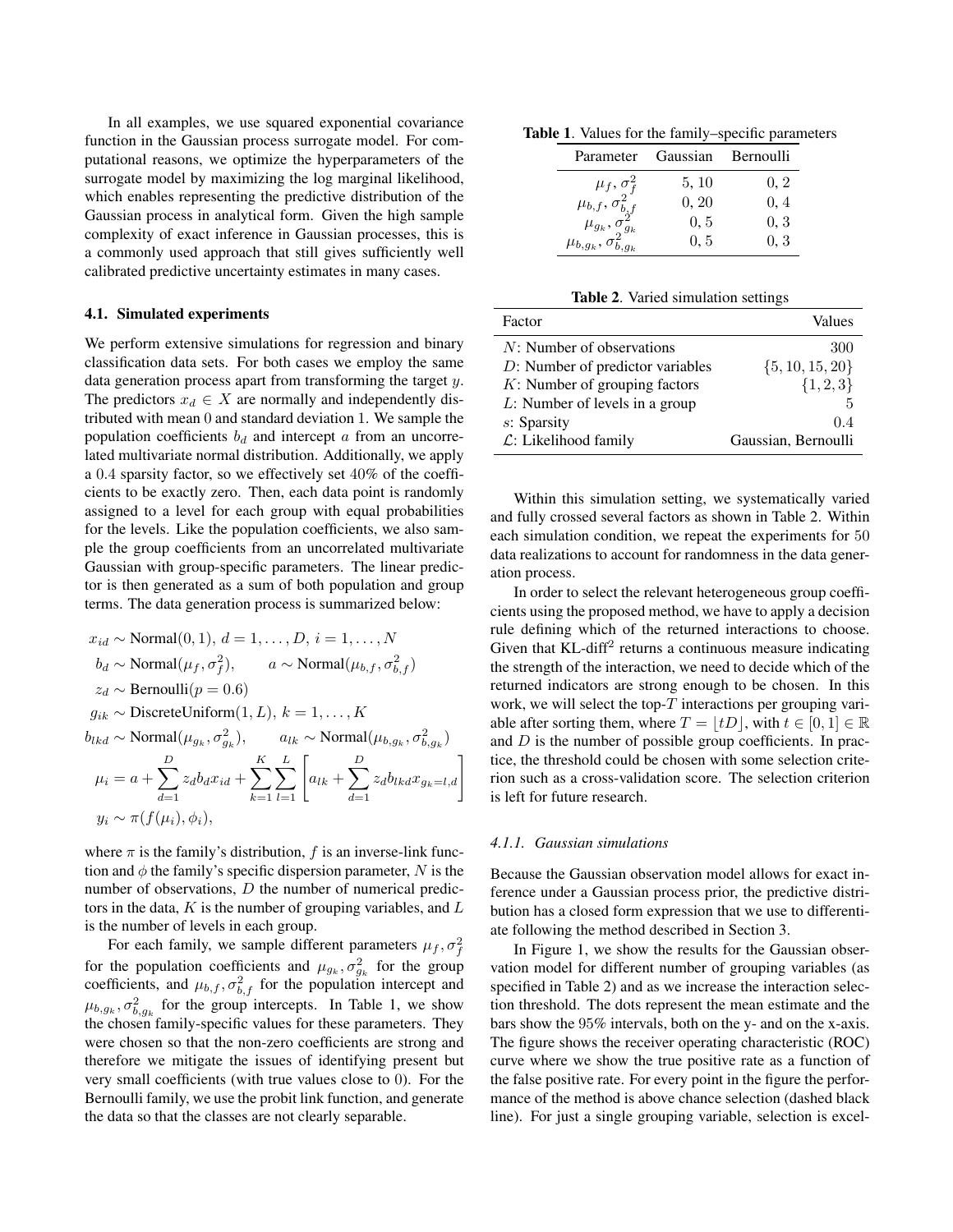

<span id="page-4-1"></span>Fig. 1. ROC curves for recovered group coefficients as we increase the selection threshold for a model with 40% sparsity for different numbers of predictors  $D$  and grouping variables  $K$  in the data. The dashed black line indicates chance selection.

lent even with many predictors. As expected, as we increase the number of grouping variables, the problem gets harder because each level in the groups explains a smaller part of the total variance.

Given that we have fixed the sparsity in our model to  $40\%$ , the true number of group coefficients is around 60%. The sparsity affects the performance of the method to some extent, and more thorough analysis of the effect of sparsity is left for further research. There are several additional factors that may impact the performance of our method. First, because we are randomly sampling the group coefficients, some of them may end up being too small to be detectable. Second, our method is not performing feature selection in terms of a *true* model. We are evaluating the strength of the interactions through the predictive distribution, and therefore we can only detect group coefficients that make a difference in the predictions. Because the difficulty depends on the signal-to-noise ratio and the number of observations in the data, by adding more observations or reducing noise, all the ROC curves get closer to optimal performance.

To keep the experiment concise, the number of levels in each group was held constant. We also did additional experiments assessing the effect of the number of levels on the method's ability to detect group heterogeneity. Based on these experiments, having only 2 or 3 levels will make it difficult to detect heterogeneity, but more than that is enough to detect it. As for large numbers of levels, even tens of levels did not make the problem more difficult as long as the number of observations per level is not very small.

## *4.1.2. Bernoulli simulations*

In the case of a Bernoulli observational model we no longer have an analytical expression for the predictive distribution as the required integral cannot be solved in closed form. Likewise, we cannot perform exact inference to find the posterior, and we must turn to approximate inference methods. In order to use KL-diff<sup>2</sup>, we use the Laplace approximation to the posterior of Gaussian process latent values. As before, we optimize the hyperparameters by maximizing the log marginal likelihood, which allows for a closed form solution of the predictive distribution.

Even though we are computing the interaction strengths through an approximate posterior, the results look quite similar to the Gaussian ones. Due to lack of space and similarity with the previous results, we have omitted the plots of the Bernoulli results, but the reader can inspect these in the supplementary material located in our github repository at [github.com/topipa/group-heterogeneity-paper.](https://github.com/topipa/group-heterogeneity-paper)

#### <span id="page-4-0"></span>*4.1.3. Case study: Usage of rental bicycles*

In this section we demonstrate the group heterogeneity assess-ment framework in a real data set<sup>[1](#page-4-2)</sup>. The data set includes the number of daily rental bike uses over two years together with weather information. The target variable is dailyuses, the number of bike uses per day. The numerical predictors are temperature, humidity, and wind speed. We have five grouping variables: day of the week, month, season, weather category, and a public holiday indicator. The total data set thus contains 3 numerical predictor variables and 5 grouping variables, and 731 observations. As such, there are already more than 100 possible predictor-grouping combinations.

We fit a Gaussian process model on the data set and compute the KL-diff<sup>2</sup> interaction values between the numerical and dummy predictors as described earlier. The eventual goal is to assess the heterogeneity of the group coefficients for building a GLMM. To this end, we build a base model that includes population-level slopes for all

<span id="page-4-2"></span><sup>1</sup>http://archive.ics.uci.edu/ml/datasets/bike+sharing+dataset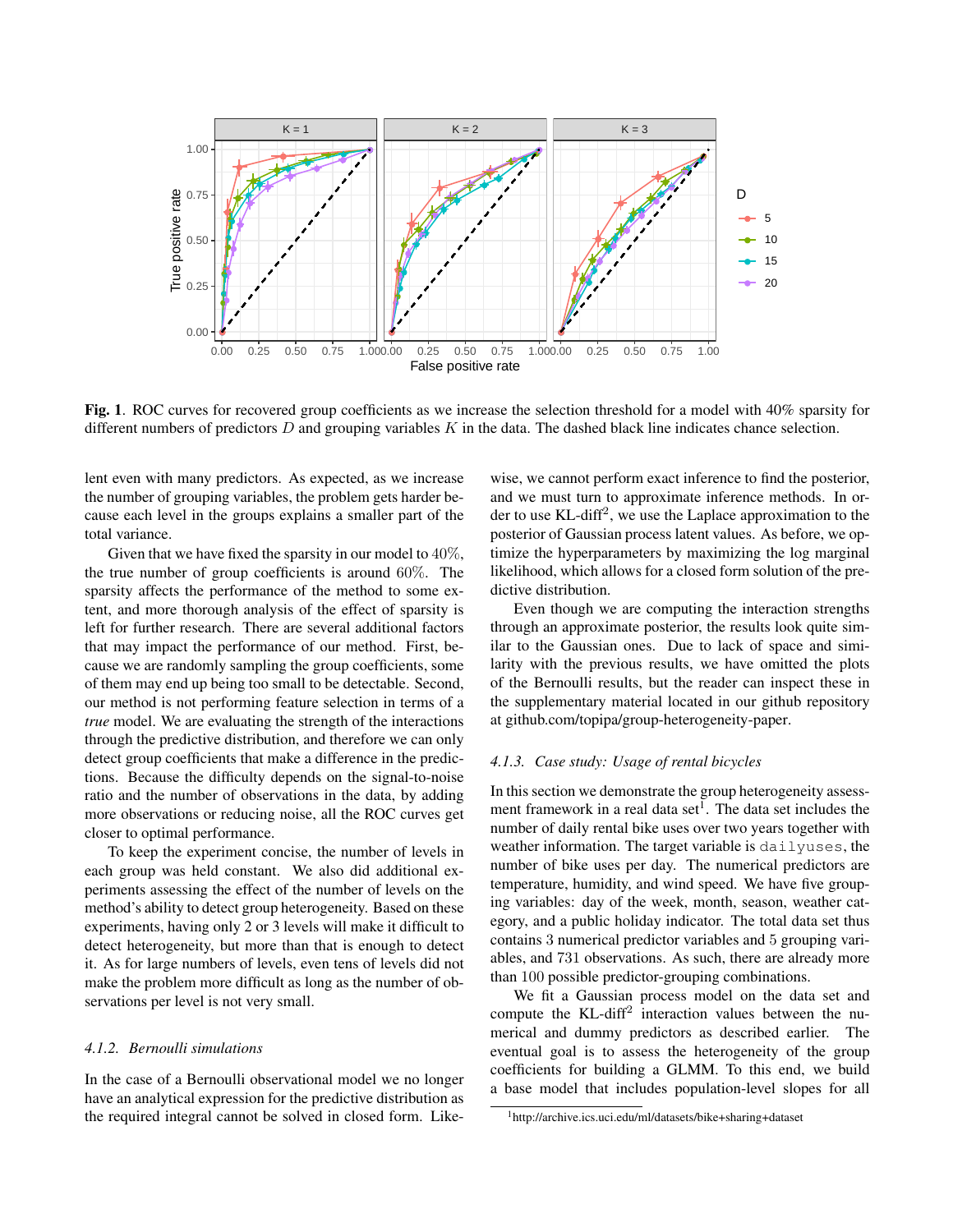<span id="page-5-8"></span>Table 3. Group heterogeneity results for the rental bike data

| Predictor   | $KL$ -diff <sup>2</sup> | Slope std.     | elpd difference |
|-------------|-------------------------|----------------|-----------------|
|             |                         | between levels | to base model   |
| temperature | 0.33                    | 0.63           | $54 \pm 10$     |
| humidity    | 0.27                    | 0.23           | $36 \pm 9$      |
| wind speed  | 0.12                    | 0.07           | $3 \pm 3$       |

the numerical variables, and varying intercepts for all the grouping variables: dailyuses  $\sim$  temperature + humidity + windspeed +  $(1 \mid month)$  +  $(1 \mid month)$  $\lceil$  day\_of\_week) +  $(1 \rceil$  season) +

 $(1 |$  weather) +  $(1 |$  holiday). Based on the KL-diff<sup>2</sup> evaluation, we choose the grouping variable that has the largest total interaction with the three numerical predictors, which turns out to be the month indicator. We construct three separate models, each having a single numerical predictor varying over months. All of the models are fitted using the rstanarm R package [\[10\]](#page-6-2).

For the three extended models, we evaluate the group heterogeneity by computing the standard deviation of the posterior means of the slopes between different months, and the predictive performance of the model compared to the base model with leave-one-out cross-validation and the expected log predictive density (elpd) utility [\[11\]](#page-6-3). The results are pre-sented in Table [3](#page-5-8) together with the KL-diff<sup>2</sup> heterogeneity values. The results show that the method identifies the relevant predictors that have heterogeneous coefficients between different months, which is present in the resulting models as both heterogeneity of the slopes between levels, and predictive performance improvement compared to the base model. Adding varying coefficients from the other grouping variables does not improve the predictive performance of the model according to the cross-validation assessment. Thus, based on the KL-diff<sup>2</sup> evaluation, a recommended model formula is dailyuses  $\sim$  temperature + humidity + windspeed + (temperature + humidity + windspeed | month) +  $(1 | day_of-week) + (1 | season) +$  $(1 | weather) + (1 | holiday).$ 

## 5. CONCLUSION

<span id="page-5-5"></span>In this work, we propose a new approach to identify heterogeneous group coefficients from data by using a Gaussian process surrogate model and interaction strength estimates given by the KL-diff<sup>2</sup> method [\[5\]](#page-5-4). We achieve this by interpreting interactions between numerical predictors and dummy grouping variables as indications for group heterogeneity.

We demonstrate that the proposed method provides a highly useful tool for practitioners who often shy away from hierarchical and multilevel models due to their higher complexity as compared to generalized linear models or other related inference methods. Quite commonly, the main issue before fitting multilevel models is to assess what the relevant multilevel structure exists in the data (conditioned on the chosen model class).

By tuning the selection threshold, users of the new method gain extra flexibility to either ensure that all the relevant structure is captured or that the resulting model does not exceed their computational resources. After identifying the most relevant heterogeneous group coefficients, the user can go and fit the model again explicitly including those coefficients, making multilevel modelling a more accessible option that brings many benefits over standard non–multilevel models.

#### 6. ACKNOWLEDGEMENTS

We thank Academy of Finland (grants 298742 and 313122), Finnish Center for Artificial Intelligence, and Technology Industries of Finland Centennial Foundation (grant 70007503; Artificial Intelligence for Research and Development) for support of this research. We also acknowledge the computational resources provided by the Aalto Science-IT project.

# 7. REFERENCES

- <span id="page-5-0"></span>[1] Charles E McCulloch and John M Neuhaus, "Generalized linear mixed models," *Encyclopedia of biostatistics*, vol. 4, 2005.
- <span id="page-5-1"></span>[2] Andrew Gelman and Jennifer Hill, *Data analysis using regression and multilevel/hierarchical models*, Cambridge university press, 2006.
- <span id="page-5-2"></span>[3] Gavin C Cawley and Nicola LC Talbot, "On over-fitting in model selection and subsequent selection bias in performance evaluation," *Journal of Machine Learning Research*, vol. 11, no. Jul, pp. 2079–2107, 2010.
- <span id="page-5-3"></span>[4] Wei Wang and Andrew Gelman, "Difficulty of selecting among multilevel models using predictive accuracy," *Statistics and Its Interface*, vol. 8, no. 2, pp. 153–160, 2015.
- <span id="page-5-4"></span>[5] Topi Paananen, Michael Riis Andersen, and Aki Vehtari, "Ranking variables and interactions using predictive uncertainty measures," *arXiv preprint arXiv:1910.07942*, 2019.
- <span id="page-5-6"></span>[6] Jerome H Friedman, Bogdan E Popescu, et al., "Predictive learning via rule ensembles," *The Annals of Applied Statistics*, vol. 2, no. 3, pp. 916–954, 2008.
- <span id="page-5-7"></span>[7] Brandon M Greenwell, Bradley C Boehmke, and Andrew J McCarthy, "A simple and effective modelbased variable importance measure," *arXiv preprint arXiv:1805.04755*, 2018.